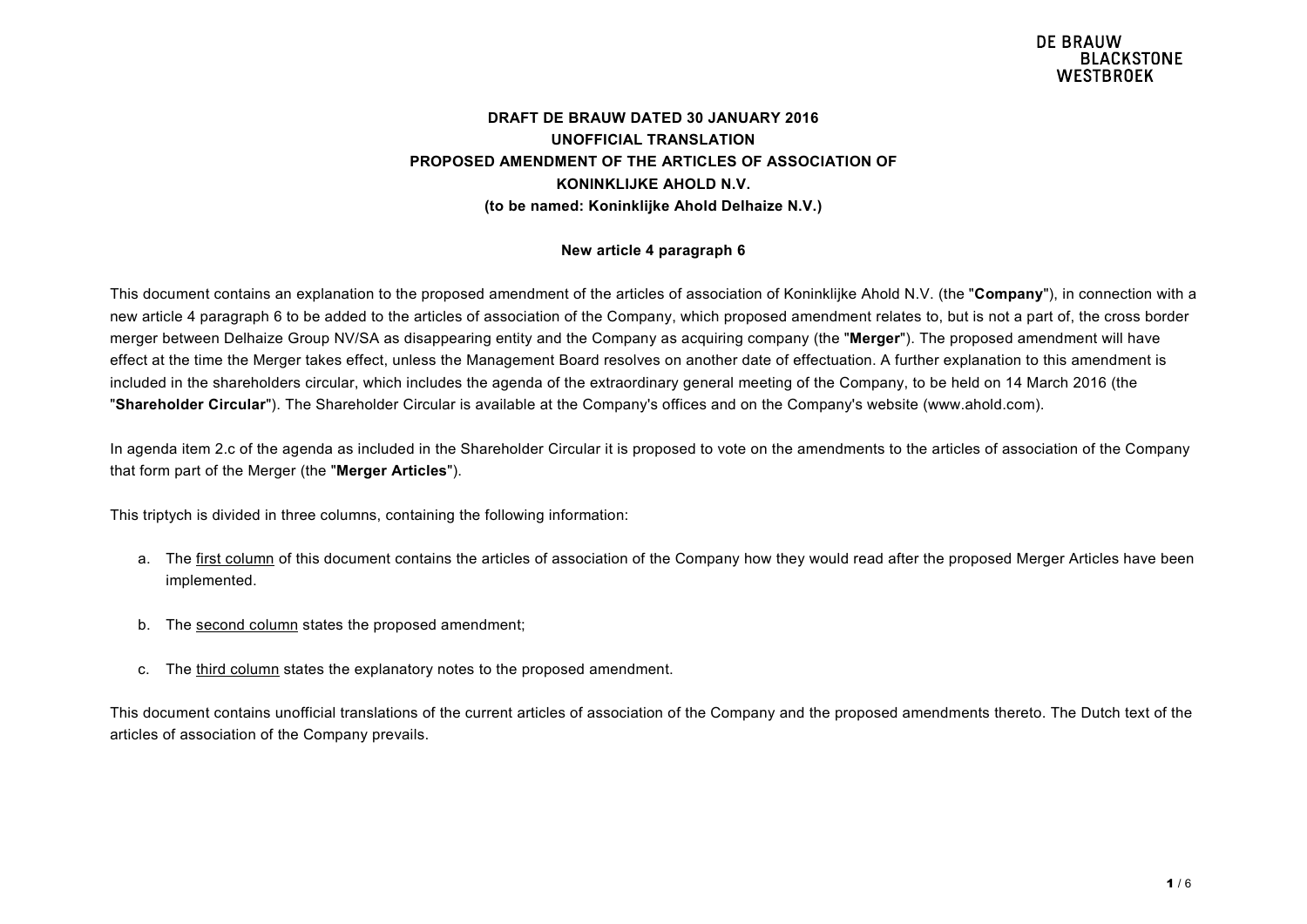# **DE BRAUW<br>BLACKSTONE<br>WESTBROEK**

| ARTICLES OF ASSOCIATION BEFORE THE AMENDMENT<br><b>CONCERNED</b> |                           |                                                           |                                                                                             |                           |    |                          | PROPOSED AMENDMENTS TO THE ARTICLES OF ASSOCIATION                                      | <b>EXPLANATORY NOTES</b> |
|------------------------------------------------------------------|---------------------------|-----------------------------------------------------------|---------------------------------------------------------------------------------------------|---------------------------|----|--------------------------|-----------------------------------------------------------------------------------------|--------------------------|
| Capital.                                                         |                           |                                                           | Capital.                                                                                    |                           |    |                          |                                                                                         |                          |
| Article 4.                                                       |                           |                                                           | Article 4.                                                                                  |                           |    |                          |                                                                                         |                          |
| 4.1.                                                             |                           | The authorised capital of the company amounts to [.] euro |                                                                                             | 4.1.                      |    |                          | The authorised capital of the company amounts to [.] euro                               | Unchanged.               |
|                                                                  | (EUR [•]), consisting of: |                                                           |                                                                                             | (EUR [•]), consisting of: |    |                          |                                                                                         |                          |
|                                                                  | a.                        |                                                           | [•] ([•]) cumulative preferred shares of one eurocent                                       |                           | a. |                          | [•] ([•]) cumulative preferred shares of one eurocent                                   | Unchanged.               |
|                                                                  |                           |                                                           | (EUR 0.01) each;                                                                            |                           |    |                          | (EUR 0.01) each;                                                                        |                          |
|                                                                  | b.                        |                                                           | [•] ([•]) cumulative preferred financing shares of one                                      |                           | b. |                          | [•] ([•]) cumulative preferred financing shares of one                                  | Unchanged.               |
|                                                                  |                           |                                                           | eurocent (EUR 0.01) each, which are convertible into                                        |                           |    |                          | eurocent (EUR 0.01) each, which are convertible into                                    |                          |
|                                                                  |                           |                                                           | common shares, subdivided into:                                                             |                           |    |                          | common shares, subdivided into:                                                         |                          |
|                                                                  |                           |                                                           | one (1) series numbered FP1 of $\lceil \bullet \rceil$ ( $\lceil \bullet \rceil$ )          |                           |    |                          | one (1) series numbered FP1 of $\lceil \bullet \rceil$ ( $\lceil \bullet \rceil$ )      | Unchanged.               |
|                                                                  |                           |                                                           | cumulative preferred financing shares;                                                      |                           |    |                          | cumulative preferred financing shares;                                                  |                          |
|                                                                  |                           | $\overline{\phantom{a}}$                                  | one (1) series numbered FP2 of [ $\bullet$ ] ([ $\bullet$ ])                                |                           |    |                          | one (1) series numbered FP2 of [ $\bullet$ ] ([ $\bullet$ ])                            | Unchanged.               |
|                                                                  |                           |                                                           | cumulative preferred financing shares;                                                      |                           |    |                          | cumulative preferred financing shares;                                                  |                          |
|                                                                  |                           |                                                           | one (1) series numbered FP3 of $\lceil \bullet \rceil$ ( $\lceil \bullet \rceil$ )          |                           |    |                          | one (1) series numbered FP3 of $\lceil \bullet \rceil$ ( $\lceil \bullet \rceil$ )      | Unchanged.               |
|                                                                  |                           |                                                           | cumulative preferred financing shares;                                                      |                           |    |                          | cumulative preferred financing shares;                                                  |                          |
|                                                                  |                           |                                                           | one (1) series numbered FP4 of [ $\bullet$ ] ([ $\bullet$ ])                                |                           |    |                          | one (1) series numbered FP4 of [ $\bullet$ ] ([ $\bullet$ ])                            | Unchanged.               |
|                                                                  |                           |                                                           | cumulative preferred financing shares;                                                      |                           |    |                          | cumulative preferred financing shares;                                                  |                          |
|                                                                  |                           | $\overline{\phantom{a}}$                                  | one (1) series numbered $FP5(A)$ of $\lceil \bullet \rceil$ ( $\lceil \bullet \rceil$ )     |                           |    | $\overline{\phantom{a}}$ | one (1) series numbered $FP5(A)$ of $\lceil \bullet \rceil$ ( $\lceil \bullet \rceil$ ) | Unchanged.               |
|                                                                  |                           |                                                           | cumulative preferred financing shares;                                                      |                           |    |                          | cumulative preferred financing shares;                                                  |                          |
|                                                                  |                           |                                                           | one (1) series numbered $FP5(B)$ of $\lbrack \bullet \rbrack$ ( $\lbrack \bullet \rbrack$ ) |                           |    |                          | one (1) series numbered FP5(B) of $\left[\bullet\right]$ ( $\left[\bullet\right]$ )     | Unchanged.               |
|                                                                  |                           |                                                           | cumulative preferred financing shares;                                                      |                           |    |                          | cumulative preferred financing shares;                                                  |                          |
|                                                                  |                           | $\overline{\phantom{a}}$                                  | one (1) series numbered FP6 of [ $\bullet$ ] ([ $\bullet$ ])                                |                           |    |                          | one (1) series numbered FP6 of [ $\bullet$ ] ([ $\bullet$ ])                            | Unchanged.               |
|                                                                  |                           |                                                           | cumulative preferred financing shares;                                                      |                           |    |                          | cumulative preferred financing shares;                                                  |                          |
|                                                                  |                           | $\overline{\phantom{a}}$                                  | one (1) series numbered FP7 of [ $\bullet$ ] ([ $\bullet$ ])                                |                           |    |                          | one (1) series numbered FP7 of [•] ([•])                                                | Unchanged.               |
|                                                                  |                           |                                                           | cumulative preferred financing shares;                                                      |                           |    |                          | cumulative preferred financing shares;                                                  |                          |
|                                                                  |                           | $\overline{\phantom{a}}$                                  | one (1) series numbered FP8 of [ $\bullet$ ] ([ $\bullet$ ])                                |                           |    | $\overline{\phantom{a}}$ | one (1) series numbered FP8 of [ $\bullet$ ] ([ $\bullet$ ])                            | Unchanged.               |
|                                                                  |                           |                                                           | cumulative preferred financing shares;                                                      |                           |    |                          | cumulative preferred financing shares;                                                  |                          |
|                                                                  |                           |                                                           | one (1) series numbered FP9 of [ $\bullet$ ] ([ $\bullet$ ])                                |                           |    |                          | one (1) series numbered FP9 of [•] ([•])                                                | Unchanged.               |
|                                                                  |                           |                                                           | cumulative preferred financing shares;                                                      |                           |    |                          | cumulative preferred financing shares;                                                  |                          |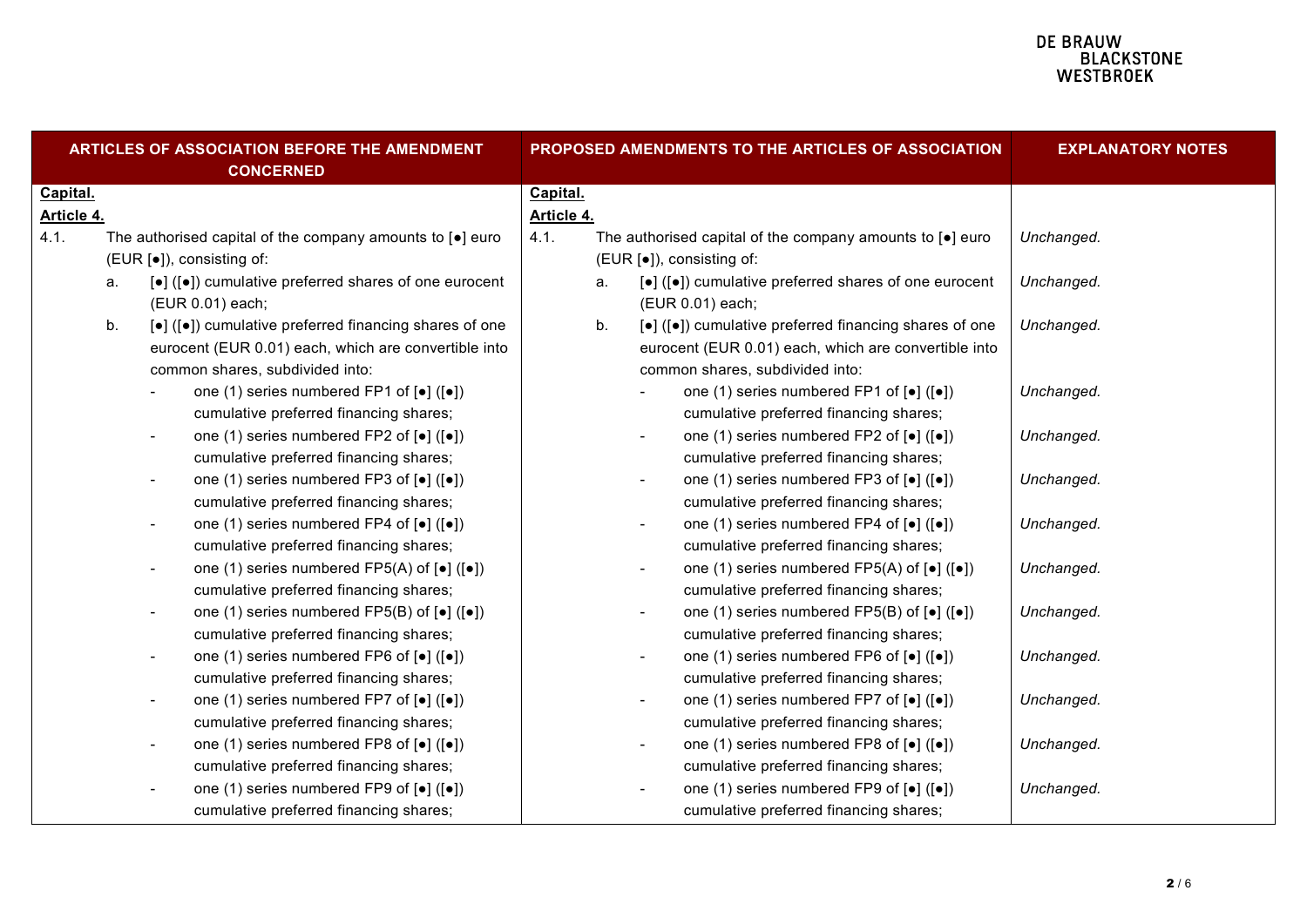## **DE BRAUW<br>BLACKSTONE<br>WESTBROEK**

| ARTICLES OF ASSOCIATION BEFORE THE AMENDMENT<br><b>CONCERNED</b>                                                  | <b>PROPOSED AMENDMENTS TO THE ARTICLES OF ASSOCIATION</b>                                                       | <b>EXPLANATORY NOTES</b> |
|-------------------------------------------------------------------------------------------------------------------|-----------------------------------------------------------------------------------------------------------------|--------------------------|
| one (1) series numbered FP10 of [ $\bullet$ ] ([ $\bullet$ ])<br>$\overline{\phantom{a}}$                         | one (1) series numbered FP10 of $\lceil \bullet \rceil$ ( $\lceil \bullet \rceil$ )<br>$\blacksquare$           | Unchanged.               |
| cumulative preferred financing shares;                                                                            | cumulative preferred financing shares;                                                                          |                          |
| one (1) series numbered FP11 of [•] ([•])<br>$\overline{\phantom{a}}$                                             | one (1) series numbered FP11 of [•] ([•])<br>$\overline{\phantom{a}}$                                           | Unchanged.               |
| cumulative preferred financing shares;                                                                            | cumulative preferred financing shares;                                                                          |                          |
| one (1) series numbered FP12 of $\lceil \bullet \rceil$ ( $\lceil \bullet \rceil$ )<br>$\overline{\phantom{a}}$   | one (1) series numbered FP12 of [ $\bullet$ ] ([ $\bullet$ ])<br>$\overline{\phantom{a}}$                       | Unchanged.               |
| cumulative preferred financing shares;                                                                            | cumulative preferred financing shares;                                                                          |                          |
| one (1) series numbered FP13 of [ $\bullet$ ] ( $\lbrack \bullet \rbrack$ )<br>$\overline{\phantom{a}}$           | one (1) series numbered FP13 of [ $\bullet$ ] ([ $\bullet$ ])<br>$\overline{\phantom{a}}$                       | Unchanged.               |
| cumulative preferred financing shares;                                                                            | cumulative preferred financing shares;                                                                          |                          |
| one (1) series numbered FP14 of [ $\bullet$ ] ([ $\bullet$ ])<br>$\overline{\phantom{a}}$                         | one (1) series numbered FP14 of $[•] ([•])$<br>$\overline{\phantom{a}}$                                         | Unchanged.               |
| cumulative preferred financing shares;                                                                            | cumulative preferred financing shares;                                                                          |                          |
| one (1) series numbered FP15(A) [•] ([•])<br>$\overline{\phantom{a}}$                                             | one (1) series numbered $FP15(A)$ [ $\bullet$ ] ([ $\bullet$ ])<br>$\overline{\phantom{a}}$                     | Unchanged.               |
| cumulative preferred financing shares;                                                                            | cumulative preferred financing shares;                                                                          |                          |
| one (1) series numbered $FP15(B)$ [ $\bullet$ ] ([ $\bullet$ ])<br>$\overline{\phantom{a}}$                       | one (1) series numbered FP15(B) [ $\bullet$ ] ([ $\bullet$ ])<br>$\overline{\phantom{a}}$                       | Unchanged.               |
| cumulative preferred financing shares;                                                                            | cumulative preferred financing shares;                                                                          |                          |
| one (1) series numbered FP16 of [ $\bullet$ ] ([ $\bullet$ ])<br>$\overline{\phantom{a}}$                         | one (1) series numbered FP16 of [ $\bullet$ ] ([ $\bullet$ ])<br>$\overline{\phantom{a}}$                       | Unchanged.               |
| cumulative preferred financing shares;                                                                            | cumulative preferred financing shares;                                                                          |                          |
| one (1) series numbered FP17 of [•] ([•])<br>$\overline{\phantom{a}}$                                             | one (1) series numbered FP17 of [•] ([•])<br>$\overline{\phantom{a}}$                                           | Unchanged.               |
| cumulative preferred financing shares;                                                                            | cumulative preferred financing shares;                                                                          |                          |
| one (1) series numbered FP18 of $\left[ \bullet \right]$ ( $\left[ \bullet \right]$ )<br>$\overline{\phantom{a}}$ | one (1) series numbered FP18 of [ $\bullet$ ] ([ $\bullet$ ])<br>$\overline{\phantom{a}}$                       | Unchanged.               |
| cumulative preferred financing shares;                                                                            | cumulative preferred financing shares;                                                                          |                          |
| one (1) series numbered FP19 of [ $\bullet$ ] ( $\lbrack \bullet \rbrack$ )<br>$\overline{\phantom{a}}$           | one (1) series numbered FP19 of [ $\bullet$ ] ([ $\bullet$ ])                                                   | Unchanged.               |
| cumulative preferred financing shares;                                                                            | cumulative preferred financing shares;                                                                          |                          |
| one (1) series numbered FP20 of $\lceil \bullet \rceil$ ( $\lceil \bullet \rceil$ )<br>$\overline{\phantom{a}}$   | one (1) series numbered FP20 of $\lceil \bullet \rceil$ ( $\lceil \bullet \rceil$ )<br>$\overline{\phantom{a}}$ | Unchanged.               |
| cumulative preferred financing shares;                                                                            | cumulative preferred financing shares;                                                                          |                          |
| one (1) series numbered FP21 of $\left[\bullet\right]$ ( $\left[\bullet\right]$ )                                 | one (1) series numbered FP21 of $\left[ \bullet \right]$ ( $\left[ \bullet \right]$ )                           | Unchanged.               |
| cumulative preferred financing shares;                                                                            | cumulative preferred financing shares;                                                                          |                          |
| one (1) series numbered FP22 of [•] ([•])                                                                         | one (1) series numbered FP22 of [ $\bullet$ ] ( $[\bullet]$ )<br>$\overline{\phantom{a}}$                       | Unchanged.               |
| cumulative preferred financing shares;                                                                            | cumulative preferred financing shares;                                                                          |                          |
| one (1) series numbered FP23 of [ $\bullet$ ] ( $\lceil\bullet\rceil$ )                                           | one (1) series numbered FP23 of [ $\bullet$ ] ( $\lceil\bullet\rceil$ )                                         | Unchanged.               |
| cumulative preferred financing shares;                                                                            | cumulative preferred financing shares;                                                                          |                          |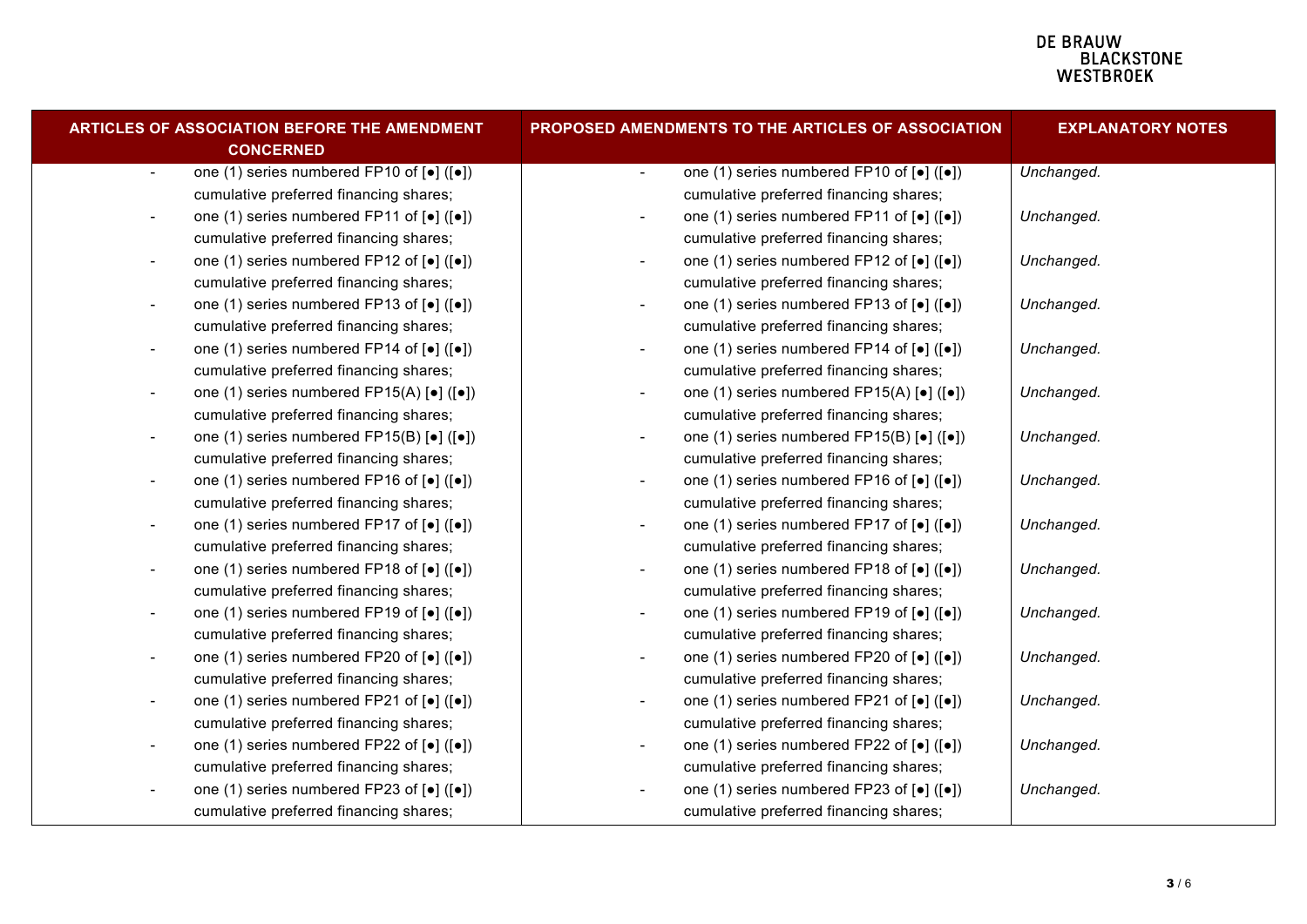### **DE BRAUW E BIACKSTONE**<br>
WESTBROEK

| ARTICLES OF ASSOCIATION BEFORE THE AMENDMENT<br><b>CONCERNED</b> |                                                         |                          |                                                                                            |      |                                                               |                                               | PROPOSED AMENDMENTS TO THE ARTICLES OF ASSOCIATION                                    | <b>EXPLANATORY NOTES</b> |  |
|------------------------------------------------------------------|---------------------------------------------------------|--------------------------|--------------------------------------------------------------------------------------------|------|---------------------------------------------------------------|-----------------------------------------------|---------------------------------------------------------------------------------------|--------------------------|--|
|                                                                  |                                                         | $\overline{\phantom{a}}$ | one (1) series numbered FP24 of [ $\bullet$ ] ( $\lbrack \bullet \rbrack$ )                |      |                                                               | $\overline{\phantom{a}}$                      | one (1) series numbered FP24 of [ $\bullet$ ] ([ $\bullet$ ])                         | Unchanged.               |  |
|                                                                  |                                                         |                          | cumulative preferred financing shares;                                                     |      |                                                               |                                               | cumulative preferred financing shares;                                                |                          |  |
|                                                                  |                                                         |                          | one (1) series numbered FP25 of [•] ([•])                                                  |      |                                                               |                                               | one (1) series numbered FP25 of $\lceil \bullet \rceil$ ( $\lceil \bullet \rceil$ )   | Unchanged.               |  |
|                                                                  |                                                         |                          | cumulative preferred financing shares;                                                     |      |                                                               |                                               | cumulative preferred financing shares;                                                |                          |  |
|                                                                  |                                                         | $\overline{\phantom{a}}$ | one (1) series numbered FP26 of [ $\bullet$ ] ([ $\bullet$ ])                              |      |                                                               |                                               | one (1) series numbered FP26 of $\lceil \bullet \rceil$ ( $\lceil \bullet \rceil$ )   | Unchanged.               |  |
|                                                                  |                                                         |                          | cumulative preferred financing shares;                                                     |      |                                                               |                                               | cumulative preferred financing shares;                                                |                          |  |
|                                                                  |                                                         | $\overline{\phantom{a}}$ | one (1) series numbered FP27 of [•] ([•])                                                  |      |                                                               | $\overline{\phantom{a}}$                      | one (1) series numbered FP27 of $\left[ \bullet \right]$ ( $\left[ \bullet \right]$ ) | Unchanged.               |  |
|                                                                  |                                                         |                          | cumulative preferred financing shares;                                                     |      |                                                               |                                               | cumulative preferred financing shares;                                                |                          |  |
|                                                                  |                                                         | $\overline{\phantom{a}}$ | one (1) series numbered FP28 of [•] ([•])                                                  |      |                                                               |                                               | one (1) series numbered FP28 of [ $\bullet$ ] ([ $\bullet$ ])                         | Unchanged.               |  |
|                                                                  |                                                         |                          | cumulative preferred financing shares;                                                     |      |                                                               |                                               | cumulative preferred financing shares;                                                |                          |  |
|                                                                  |                                                         | $\overline{\phantom{a}}$ | one (1) series numbered FP29 of [•] ([•])                                                  |      |                                                               |                                               | one (1) series numbered FP29 of $\lceil \bullet \rceil$ ( $\lceil \bullet \rceil$ )   | Unchanged.               |  |
|                                                                  |                                                         |                          | cumulative preferred financing shares;                                                     |      |                                                               |                                               | cumulative preferred financing shares;                                                |                          |  |
|                                                                  |                                                         |                          | one (1) series numbered FP30 of [ $\bullet$ ] ([ $\bullet$ ])                              |      |                                                               |                                               | one (1) series numbered FP30 of [ $\bullet$ ] ([ $\bullet$ ])                         | Unchanged.               |  |
|                                                                  |                                                         |                          | cumulative preferred financing shares;                                                     |      |                                                               |                                               | cumulative preferred financing shares;                                                |                          |  |
|                                                                  |                                                         | $\overline{\phantom{a}}$ | one (1) series numbered FP31(B) of $\left[\bullet\right]$ ( $\left[\bullet\right]$ )       |      |                                                               |                                               | one (1) series numbered FP31(B) of $\left[\bullet\right]$ ( $\left[\bullet\right]$ )  | Unchanged.               |  |
|                                                                  |                                                         |                          | cumulative preferred financing shares;                                                     |      |                                                               |                                               | cumulative preferred financing shares;                                                |                          |  |
|                                                                  |                                                         | $\overline{\phantom{a}}$ | one (1) series numbered FP32 of [ $\bullet$ ] ([ $\bullet$ ])                              |      |                                                               | $\overline{\phantom{a}}$                      | one (1) series numbered FP32 of $\lceil \bullet \rceil$ ( $\lceil \bullet \rceil$ )   | Unchanged.               |  |
|                                                                  |                                                         |                          | cumulative preferred financing shares;                                                     |      |                                                               |                                               | cumulative preferred financing shares;                                                |                          |  |
|                                                                  |                                                         |                          | one (1) series numbered FP33 of [•] ([•])                                                  |      |                                                               |                                               | one (1) series numbered FP33 of $\left[\bullet\right]$ ( $\left[\bullet\right]$ )     | Unchanged.               |  |
|                                                                  |                                                         |                          | cumulative preferred financing shares;                                                     |      |                                                               |                                               | cumulative preferred financing shares;                                                |                          |  |
|                                                                  |                                                         |                          | eighty-seven (87) series numbered FP57                                                     |      |                                                               |                                               | eighty-seven (87) series numbered FP57                                                | Unchanged.               |  |
|                                                                  |                                                         |                          | through FP143 of [ $\bullet$ ] ([ $\bullet$ ]) cumulative preferred                        |      |                                                               |                                               | through FP143 of [ $\bullet$ ] ([ $\bullet$ ]) cumulative preferred                   |                          |  |
|                                                                  |                                                         |                          | financing shares each; and                                                                 |      |                                                               |                                               | financing shares each; and                                                            |                          |  |
|                                                                  | c.                                                      |                          | $\left[\bullet\right]$ ( $\left[\bullet\right]$ ) common shares of one eurocent (EUR 0.01) |      | C.                                                            |                                               | [•] ([•]) common shares of one eurocent (EUR 0.01)                                    | Unchanged.               |  |
|                                                                  |                                                         | each.                    |                                                                                            |      |                                                               | each.                                         |                                                                                       |                          |  |
| 4.2.                                                             | Where these articles of association refer to shares and |                          |                                                                                            | 4.2. |                                                               |                                               | Where these articles of association refer to shares and                               | Unchanged.               |  |
|                                                                  |                                                         |                          | shareholders, these shall mean the cumulative preferred                                    |      |                                                               |                                               | shareholders, these shall mean the cumulative preferred                               |                          |  |
|                                                                  |                                                         |                          | shares, the cumulative preferred financing shares (the latter                              |      |                                                               |                                               | shares, the cumulative preferred financing shares (the latter                         |                          |  |
|                                                                  |                                                         |                          | hereinafter also: financing preferred shares), as well as the                              |      | hereinafter also: financing preferred shares), as well as the |                                               |                                                                                       |                          |  |
| common shares and the holders of such shares,                    |                                                         |                          |                                                                                            |      |                                                               | common shares and the holders of such shares, |                                                                                       |                          |  |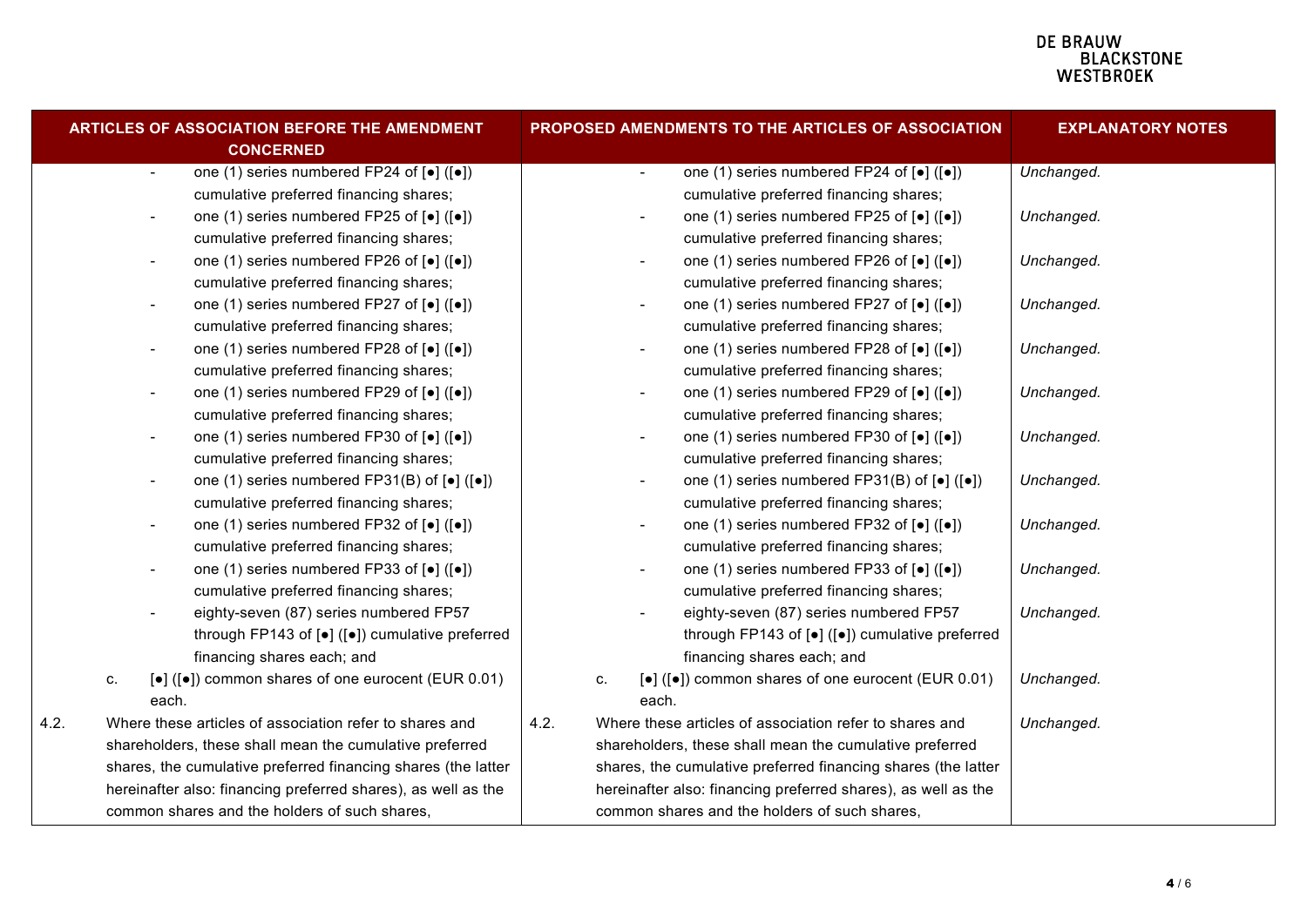## **DE BRAUW<br>BLACKSTONE<br>WESTBROEK**

|      | ARTICLES OF ASSOCIATION BEFORE THE AMENDMENT<br><b>CONCERNED</b> |      | PROPOSED AMENDMENTS TO THE ARTICLES OF ASSOCIATION             | <b>EXPLANATORY NOTES</b>              |
|------|------------------------------------------------------------------|------|----------------------------------------------------------------|---------------------------------------|
|      | respectively, unless the contrary is expressly stated. Each      |      | respectively, unless the contrary is expressly stated. Each    |                                       |
|      | of the series of financing preferred shares constitutes a        |      | of the series of financing preferred shares constitutes a      |                                       |
|      | separate class of shares.                                        |      | separate class of shares.                                      |                                       |
| 4.3. | Cumulative preferred financing shares may be converted           | 4.3. | Cumulative preferred financing shares may be converted         | Unchanged.                            |
|      | into common shares at the request of one or more holders         |      | into common shares at the request of one or more holders       |                                       |
|      | of financing preferred shares pursuant to a resolution hereto    |      | of financing preferred shares pursuant to a resolution hereto  |                                       |
|      | adopted by the management board, including the terms and         |      | adopted by the management board, including the terms and       |                                       |
|      | conditions of such conversion. The terms and conditions to       |      | conditions of such conversion. The terms and conditions to     |                                       |
|      | be determined by the management board require the                |      | be determined by the management board require the              |                                       |
|      | approval of the general meeting and of the meeting of            |      | approval of the general meeting and of the meeting of          |                                       |
|      | holders of financing preferred shares. The foregoing also        |      | holders of financing preferred shares. The foregoing also      |                                       |
|      | applies in respect of an amendment of the terms and              |      | applies in respect of an amendment of the terms and            |                                       |
|      | conditions of the conversion.                                    |      | conditions of the conversion.                                  |                                       |
| 4.4. | Whenever a share of a separate class of shares is                | 4.4. | Whenever a share of a separate class of shares is              | Unchanged.                            |
|      | converted into a common share with due observance of the         |      | converted into a common share with due observance of the       |                                       |
|      | provisions of these articles of association, the number of       |      | provisions of these articles of association, the number of     |                                       |
|      | shares of the authorised share capital in the form of such       |      | shares of the authorised share capital in the form of such     |                                       |
|      | class to be converted shall be decreased by such number of       |      | class to be converted shall be decreased by such number of     |                                       |
|      | converted shares, simultaneously with an increase of the         |      | converted shares, simultaneously with an increase of the       |                                       |
|      | number of common shares into which such shares are               |      | number of common shares into which such shares are             |                                       |
|      | converted.                                                       |      | converted.                                                     |                                       |
| 4.5. | An amendment to the number of shares of a particular class       | 4.5. | An amendment to the number of shares of a particular class     | Unchanged.                            |
|      | in which the authorised share capital is divided, shall be       |      | in which the authorised share capital is divided, shall be     |                                       |
|      | filed with the Trade Register within eight (8) days after such   |      | filed with the Trade Register within eight (8) days after such |                                       |
|      | amendment.                                                       |      | amendment.                                                     |                                       |
|      |                                                                  | 4.6. | Stichting Ahold Continuïteit (S.A.C.), a foundation organised  | It is proposed to make this           |
|      |                                                                  |      | under the laws of the Netherlands, with seat in Zaandam        | amendment to continue the             |
|      |                                                                  |      | (municipality of Zaanstad), the Netherlands, registered with   | Company's response device where       |
|      |                                                                  |      | the Dutch Trade Register under number 41231078, has the        | Stichting Ahold Continuïteit (S.A.C.) |
|      |                                                                  |      | right to subscribe for a maximum number of cumulative          | has the right to subscribe for        |